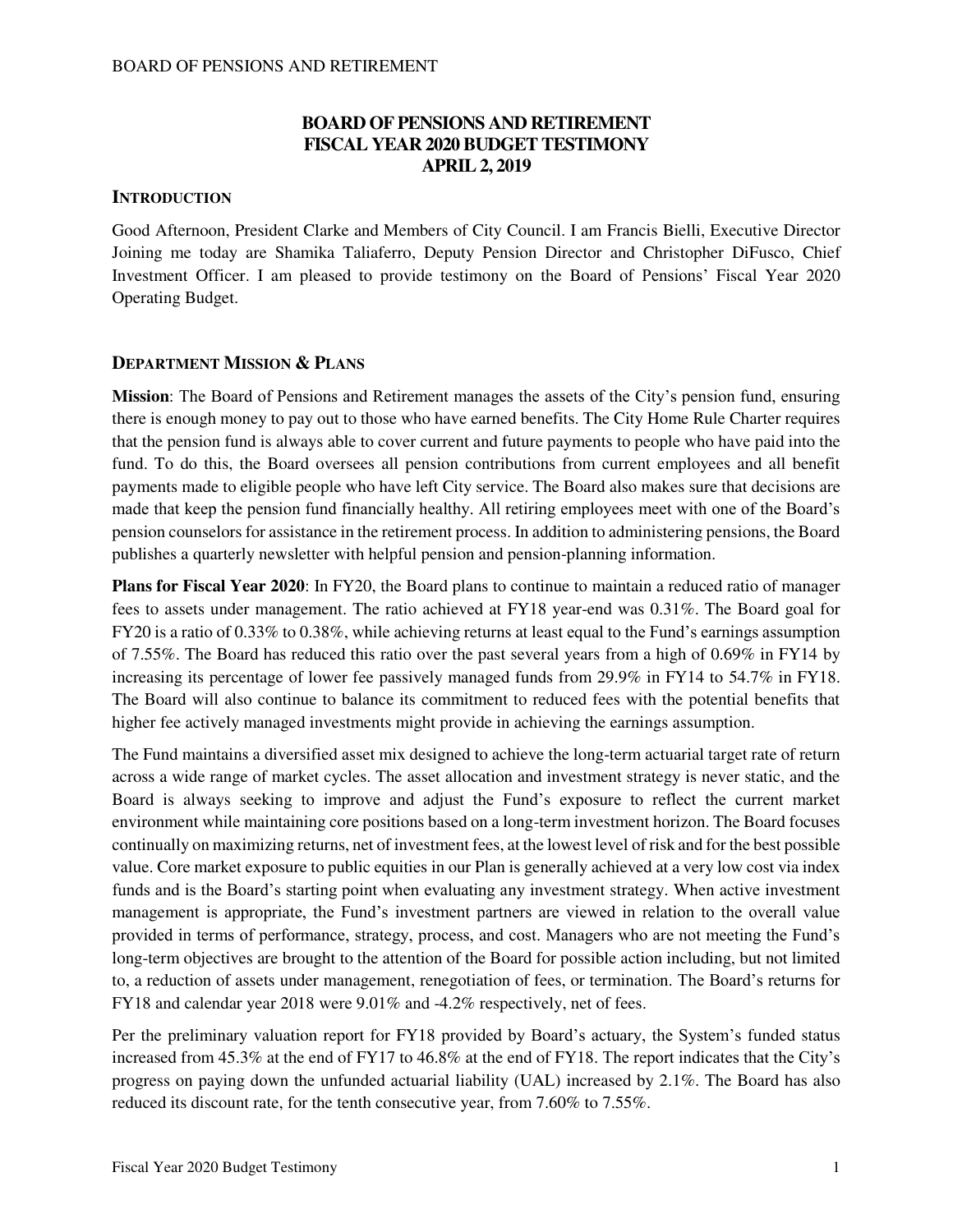As it pertains to benefits for members of the retirement system, the Board will continue to provide retirement education sessions to system members by further expanding its outreach to operating departments and bargaining units. This initiative is further enhanced by the outreach efforts of Nationwide, the Board's Third-Party Administrator for the 457 Plan and for the Defined Contribution component of Plans 10 and 16. The Board also plans to work with Nationwide to increase the number of 457 Plan participants from its current total of 23,140 as of January 2019, to 25,000 by the end of FY24.

The Board's goal is to increase the percentage of monthly pension benefits received via direct deposit from its current 94.8% as of Febrary 28, 2019, to 95.5% in FY20 and to 97.5% by the conclusion of FY24. Since Electronic Funds Transfer (EFT) recipients receive quarterly statements instead of monthly checks, increased EFT participation means that the Board uses less paper and saves on postage costs.

Lastly, the Board will continue to develop and maintain a diverse workforce. The current Board staff is 70% female and 66% minority. While staff size is limited and primarily governed by the Civil Service Regulations, the Board is committed to further developing and maintaining a diverse workforce. The Board's exempt staff is 59% minority and 41% female. The Board also seeks to promote diversity and inclusion in its investment manager selection process. For example, in FY18, 30.4% of all manager fees went to M/W/DSBE firms.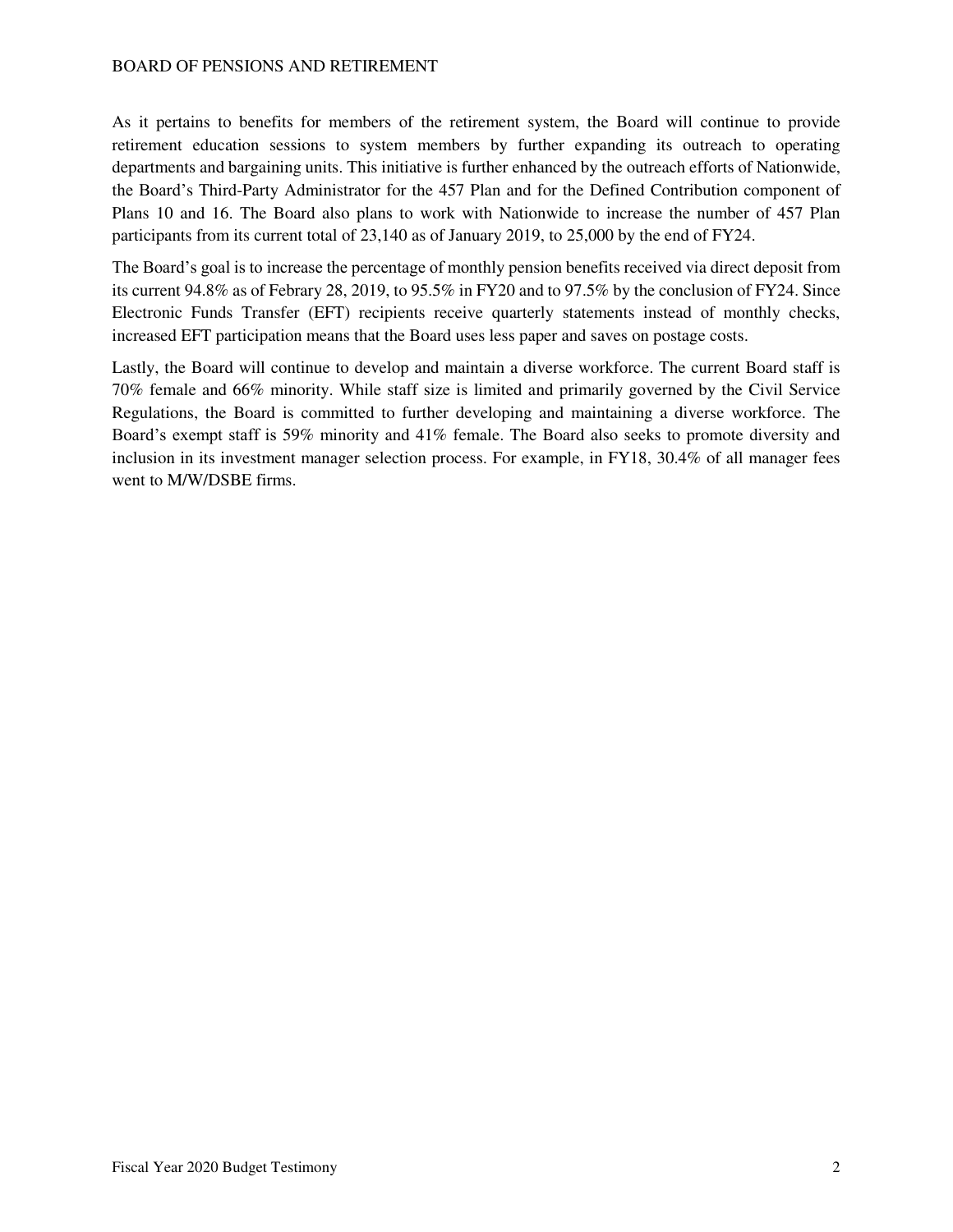| <b>Staff Demographics Summary (as of November 2018)</b> |           |           |           |           |  |  |  |  |  |
|---------------------------------------------------------|-----------|-----------|-----------|-----------|--|--|--|--|--|
|                                                         | Total     | Minority  | White     | Female    |  |  |  |  |  |
| Number of Full-Time Staff                               | 56        | 37        | 19        | 39        |  |  |  |  |  |
| Number of Exempt Staff                                  | 17        | 10        | 7         |           |  |  |  |  |  |
| Number of Executive Staff<br>(deputy level and above)   | 8         | 5         | 3         | 4         |  |  |  |  |  |
| Average Salary, Full-Time Staff                         | \$61,317  | \$58,212  | \$78,082  | \$54,009  |  |  |  |  |  |
| Average Salary, Exempt Staff                            | \$91,737  | \$90,228  | \$93,893  | \$92,354  |  |  |  |  |  |
| Average Salary, Executive Staff                         | \$105,516 | \$101,875 | \$111,583 | \$104,169 |  |  |  |  |  |
| Median Salary, Full-Time Staff                          | \$53,420  | \$49,833  | \$58,167  | \$49,447  |  |  |  |  |  |
| Median Salary, Exempt Staff                             | \$92,700  | \$92,700  | \$92,700  | \$92,700  |  |  |  |  |  |
| Median Salary, Executive Staff                          | \$103,000 | \$92,700  | \$103,000 | \$97,850  |  |  |  |  |  |

| <b>Employment Levels (as of November 2018)</b>            |                              |                                              |  |  |  |  |  |  |
|-----------------------------------------------------------|------------------------------|----------------------------------------------|--|--|--|--|--|--|
|                                                           | <b>Budgeted</b><br>$in$ FY19 | Filled as of the<br>Increment Run<br>(11/18) |  |  |  |  |  |  |
| Number of Full-Time Positions                             | 73                           | 56                                           |  |  |  |  |  |  |
| Number of Exempt Positions                                | 18                           | 17                                           |  |  |  |  |  |  |
| Number of Executive Positions<br>(deputy level and above) | 8                            | 8                                            |  |  |  |  |  |  |
| Average Salary of All Full-Time<br>Positions              | \$58,167                     | \$61,317                                     |  |  |  |  |  |  |
| Median Salary of All Full-Time<br>Positions               | \$48,425                     | \$53,420                                     |  |  |  |  |  |  |

| <b>Pension Fund Financial Summary by Class</b> |                |                    |                |                    |                |                   |  |  |  |  |  |
|------------------------------------------------|----------------|--------------------|----------------|--------------------|----------------|-------------------|--|--|--|--|--|
|                                                | FY18 Original  | FY18 Actual        | FY19 Original  | FY19 Estimated     | FY20 Proposed  | Difference: FY20- |  |  |  |  |  |
|                                                | Appropriations | <b>Obligations</b> | Appropriations | <b>Obligations</b> | Appropriations | <b>FY19</b>       |  |  |  |  |  |
| Class 100 - Employee Compensation              | \$7,644,000    | \$7,697,196        | \$8,113,000    | \$8,734,000        | \$9,293,000    | \$559,000         |  |  |  |  |  |
| Class 200 - Purchase of Services               | \$2,267,000    | \$2,413,081        | \$2,194,000    | \$2,439,000        | \$2,478,000    | \$39,000          |  |  |  |  |  |
| Class 300/400 - Materials, Supplies &          | \$138,000      | \$71,366           | \$165,000      | \$165,000          | \$92,000       | $(\$73,000)$      |  |  |  |  |  |
| Equipment                                      |                |                    |                |                    |                |                   |  |  |  |  |  |
| Class 800 - Payment to Other Funds             | \$125,000      | \$67,834           | \$90,000       | \$90,000           | \$80,000       | (\$10,000)        |  |  |  |  |  |
|                                                | \$10,174,000   | \$10,249,477       | \$10,562,000   | \$11,428,000       | \$11,943,000   | \$515,000         |  |  |  |  |  |

| <b>Contracts Summary (Professional Services only)</b> |              |              |              |              |              |                          |  |  |  |
|-------------------------------------------------------|--------------|--------------|--------------|--------------|--------------|--------------------------|--|--|--|
|                                                       | <b>FY14</b>  | <b>FY15</b>  | <b>FY16</b>  | <b>FY17</b>  | <b>FY18</b>  | FY19 YTD<br>$(Q1 & Q2)*$ |  |  |  |
| Total amount of contracts                             | \$33,529,195 | \$28,694,934 | \$16,310,256 | \$16,424,039 | \$13,981,242 | N/A                      |  |  |  |
| Total amount to M/W/DSBE                              | \$4,881,899  | \$5,204,446  | \$4,484,750  | \$4,463,693  | \$3,663,084  | N/A                      |  |  |  |
| <b>Participation Rate</b>                             | 15%          | $18\%$       | 27%          | $27\%$       | 26%          | N/A                      |  |  |  |

*\*Fees are billed at least one quarter in arrears.*

| <b>Total M/W/DSBE Contract Participation Goal (Public Works;</b><br>Services, Supplies & Equipment; and Professional Services<br>combined) |     |     |     |  |  |  |  |
|--------------------------------------------------------------------------------------------------------------------------------------------|-----|-----|-----|--|--|--|--|
| <b>FY18</b><br><b>FY19</b><br>FY20                                                                                                         |     |     |     |  |  |  |  |
| M/W/DSBE Contract Participation Goal                                                                                                       | 15% | 25% | 25% |  |  |  |  |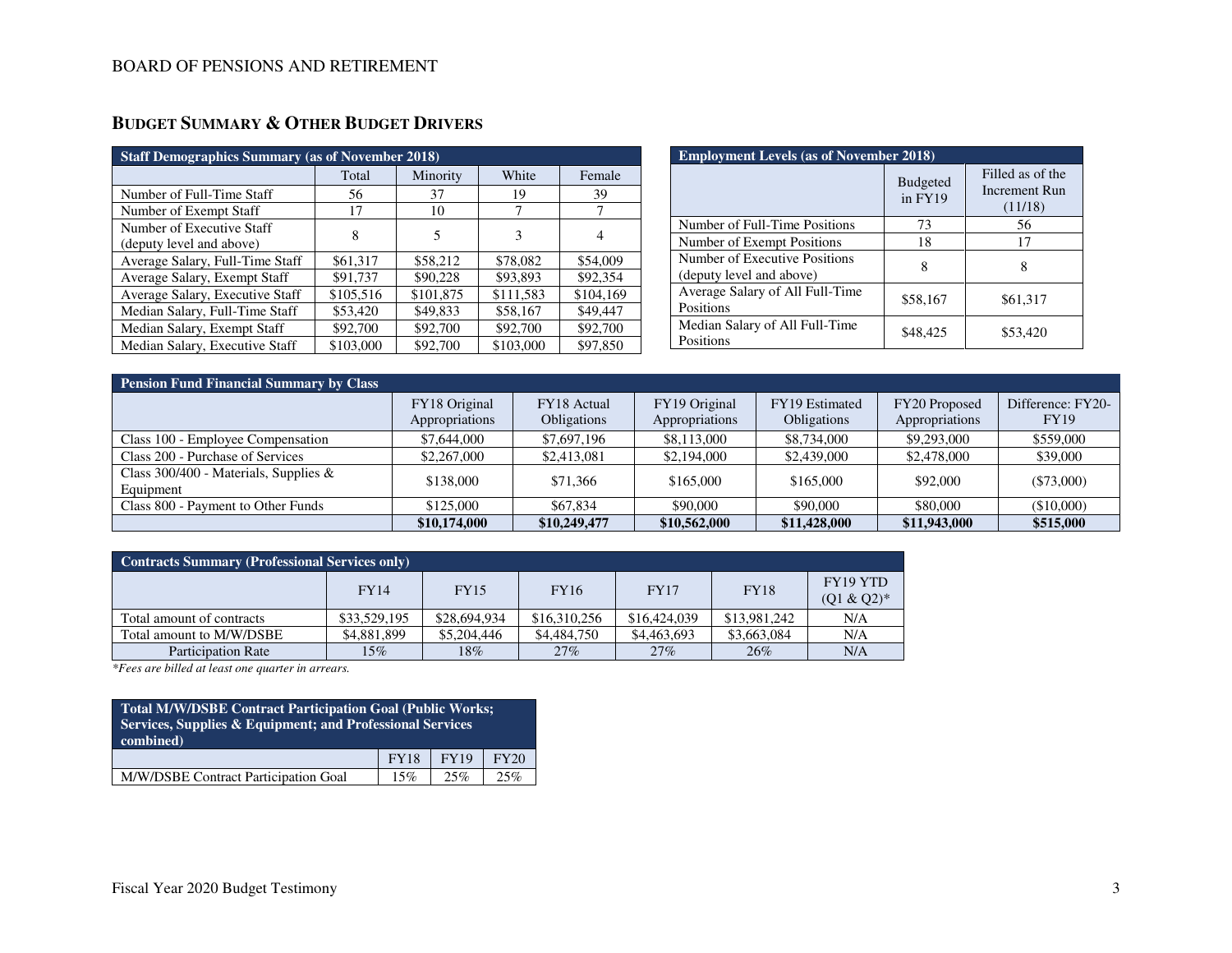### **PROPOSED BUDGET OVERVIEW**

### **Proposed Funding Request**:

The proposed Fiscal Year 2020 Pension Fund budget totals \$11,943,000, an increase of \$515,000 over Fiscal Year 2019 estimated obligation levels. This increase is primarily due to the cost of salaries for full staffing and the associated fringe benefits.

The proposed budget includes:

- \$9,293,000 in Class 100, a \$559,000 increase over FY19. This funding will maintain staffing at its optimal level; cover fringe benefits for Board staff, which are paid from the Pension Fund; and provide for a 3% pay increase for the Board's Civil Service staff.
- \$2,478,000 in Class 200, a \$39,000 increase over FY19. This funding will permit the Board to meet all anticipated contractual obligations, including expanded capacity to examine disability applicants in a timely manner.
- \$92,000 in Class 300/400, a \$73,000 decrease from FY19. This funding will provide staff with the supplies and equipment necessary to deliver services efficiently. This reduction reflects the nonrecurring FY19 costs associated with the Board's new telephone system.
- \$80,000 in Class 800, a \$10,000 decrease from FY19. This funding will reimburse the General Fund for work performed on the Board's behalf by the City's central service agencies. This reduction reflects Class 800 charges to the Board being less than budgeted in recent years.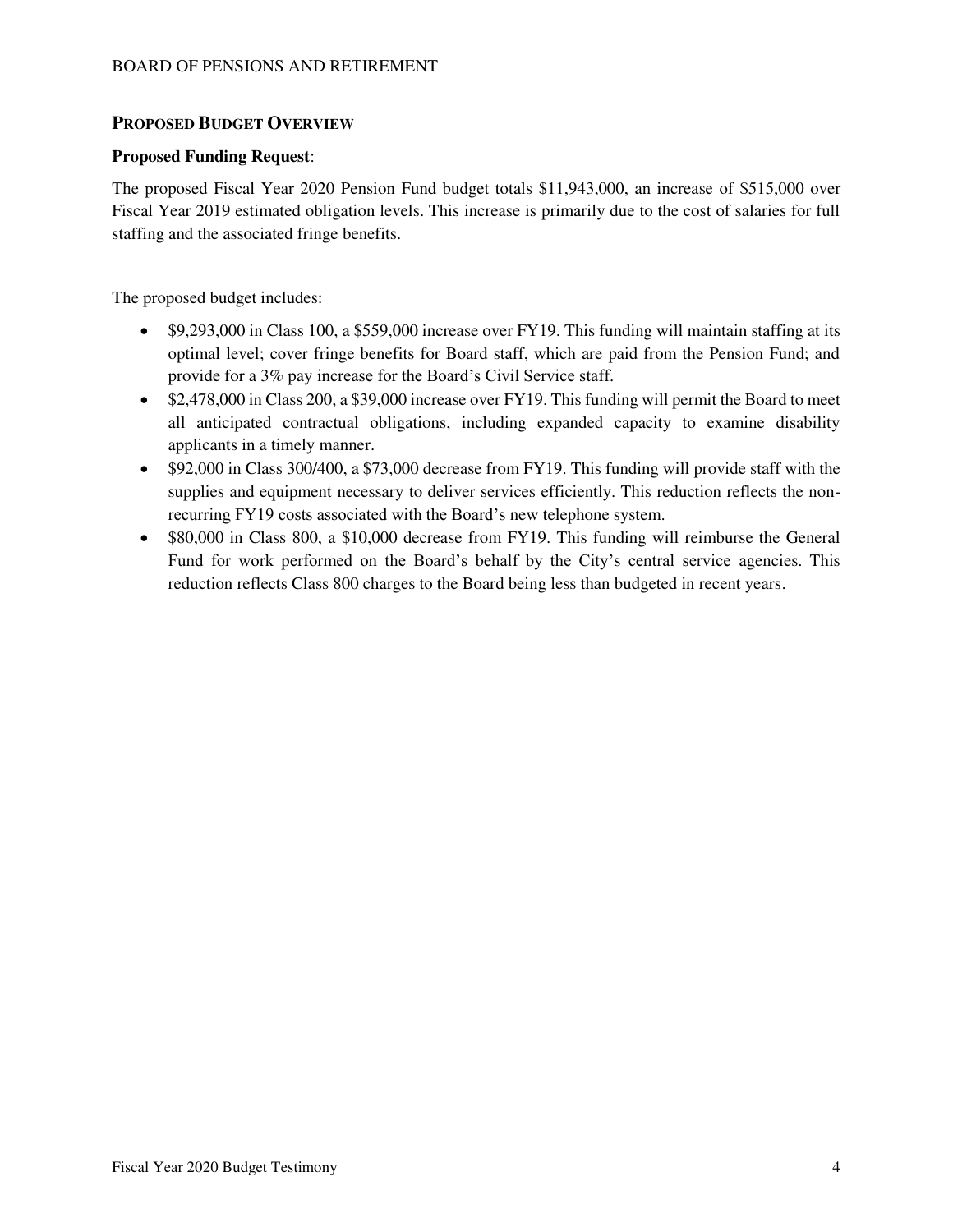# **STAFFING LEVELS**

The department is requesting 73 budgeted positions for FY20, level staffing with FY19.

### **NEW HIRES**

| New Hires (from 7/1/2018 to 11/25/18) |                                     |  |  |  |  |  |
|---------------------------------------|-------------------------------------|--|--|--|--|--|
|                                       | <b>Total Number</b><br>of New Hires |  |  |  |  |  |
| Black or African<br>American          | 3                                   |  |  |  |  |  |
| White                                 |                                     |  |  |  |  |  |
| Total                                 |                                     |  |  |  |  |  |

Since the 11/25/18 increment run the Board has hired one employee, an African American female.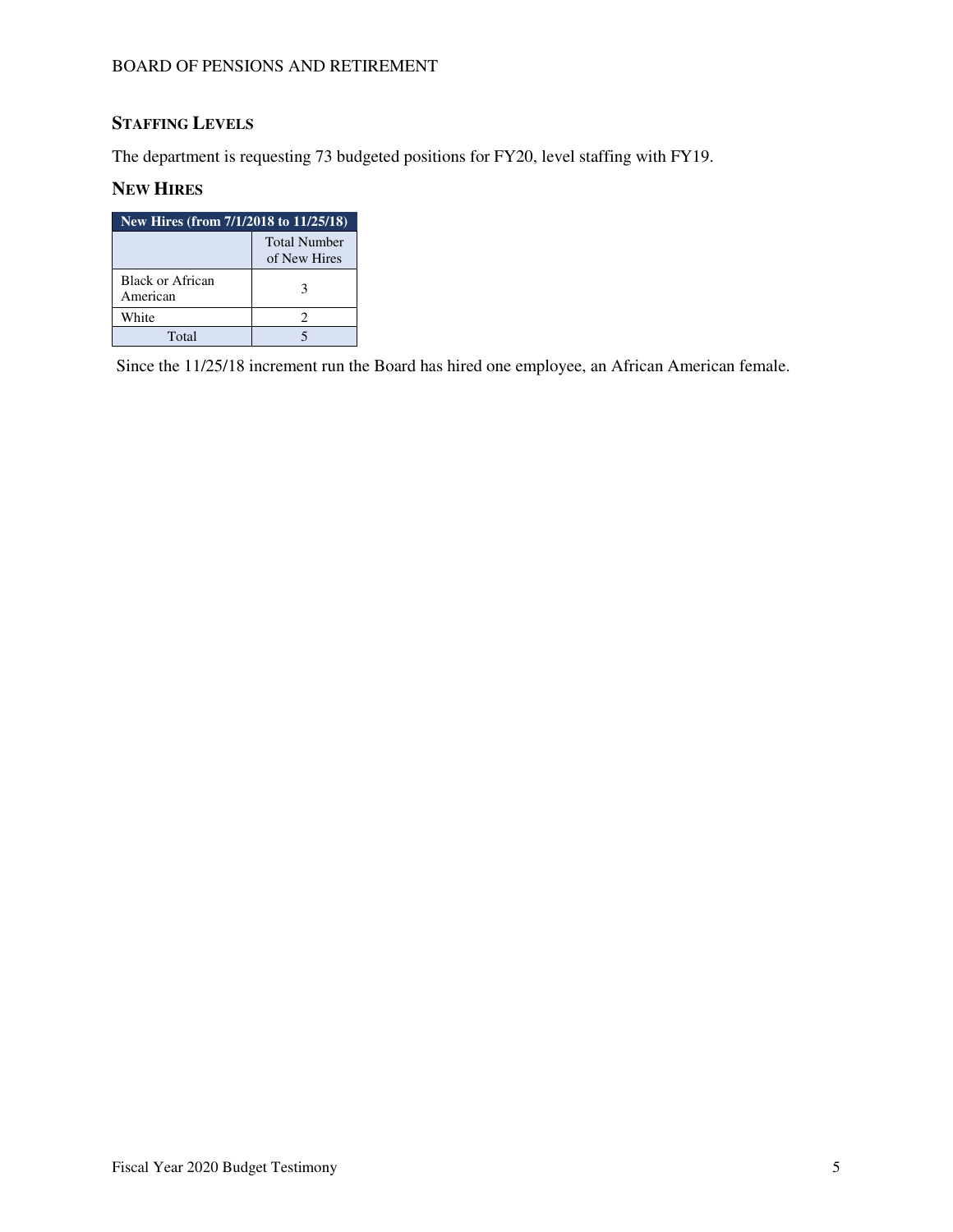### **PERFORMANCE, CHALLENGES, AND INITIATIVES**

## **INVESTMENTS PROGRAM**

#### **FY20 Strategic Goals**

- Conclude FY20 with a ratio of fees to assets between 0.33% and 0.38%.
- Achieve an Investment Return of at least 7.60%.

| <b>FY20 Performance Measures</b> |             |             |                   |                   |  |  |  |  |  |
|----------------------------------|-------------|-------------|-------------------|-------------------|--|--|--|--|--|
|                                  | <b>FY18</b> | FY19 YTD    |                   |                   |  |  |  |  |  |
| Measure                          | Actual      | $(01 + 02)$ | FY19 Target       | FY20 Target       |  |  |  |  |  |
| Investment Ratio <sup>1</sup>    | $0.33\%$    | N/A         | Between $0.33\%$  | Between $0.33\%$  |  |  |  |  |  |
|                                  |             |             | and $0.38\%$      | and $0.38\%$      |  |  |  |  |  |
| <b>Investment Return</b>         | $9.60\%$    | $-5.60\%$   | at least $7.60\%$ | at least $7.60\%$ |  |  |  |  |  |

<sup>*1</sup>This is an annual measure, and FY19 data will be available at year-end. This measure is calculated by taking fees divided by assets under*</sup> *management. The goal is to continue to reduce fees.* 

## **BENEFITS PROGRAM**

| <b>FY20 Strategic Goals</b>                                                                                                                                                        |                                                                     |                                                             |                   |        |  |  |  |  |  |
|------------------------------------------------------------------------------------------------------------------------------------------------------------------------------------|---------------------------------------------------------------------|-------------------------------------------------------------|-------------------|--------|--|--|--|--|--|
|                                                                                                                                                                                    | Provide defined benefit plan educational programs to 1,150 members. |                                                             |                   |        |  |  |  |  |  |
| Provide 457 plan and defined contribution plan educational programs to 6,700 members.                                                                                              |                                                                     |                                                             |                   |        |  |  |  |  |  |
| <b>FY20 Performance Measures</b>                                                                                                                                                   |                                                                     |                                                             |                   |        |  |  |  |  |  |
| FY20<br>FY19 YTD<br><b>FY19</b><br><b>FY18</b>                                                                                                                                     |                                                                     |                                                             |                   |        |  |  |  |  |  |
| Measure                                                                                                                                                                            | Actual                                                              | $(Q1 + Q2)$                                                 | Target            | Target |  |  |  |  |  |
| Member education (count of attendees) <sup>1</sup>                                                                                                                                 | N/A                                                                 | 2.984                                                       | 7.625             | 7,850  |  |  |  |  |  |
| $-$<br>$\mathbf{1}$ $\mathbf{1}$ $\mathbf{1}$ $\mathbf{1}$ $\mathbf{1}$<br>$\sim$<br>$c_{\cdot}$ n<br>$c = \pi r r r \Omega$<br>T111011<br>$\cdot$ $\cdot$ $\cdot$ $\cdot$ $\cdot$ | $\sim$ $\sim$                                                       | $\overline{1}$ $\overline{1}$ $\overline{1}$ $\overline{1}$ | $\alpha$ $\alpha$ |        |  |  |  |  |  |

*<sup>1</sup>This is a new measure for FY19, so FY19 data is not available. Six of the Board's 14 educational sessions are held from September to December. The remaining sessions are held from January to June. This measure includes attendees at educational sessions for members of 457, defined contribution, and defined benefit plans.* 

## **EXECUTIVE DIRECTION AND ADMINISTRATION PROGRAM**

| <b>FY20 Strategic Goals</b>                                                                   |                                                |             |        |        |  |  |  |  |
|-----------------------------------------------------------------------------------------------|------------------------------------------------|-------------|--------|--------|--|--|--|--|
| Increase the percentage of recipients receiving monthly benefits via direct deposit to 95.5%. |                                                |             |        |        |  |  |  |  |
| Increase the number of participants in the 457 Plan to 24,000.                                |                                                |             |        |        |  |  |  |  |
| <b>FY20 Performance Measures</b>                                                              |                                                |             |        |        |  |  |  |  |
|                                                                                               | FY19 YTD<br><b>FY19</b><br>FY20<br><b>FY18</b> |             |        |        |  |  |  |  |
| Measure                                                                                       | Actual                                         | $(Q1 + Q2)$ | Target | Target |  |  |  |  |
| Number of 457 Plan deferred compensation participants                                         | 22,085                                         | 22.995      | 22,500 | 24,000 |  |  |  |  |
| Percentage of recipients receiving benefits electronically                                    | 94.6%                                          | 94.7%       | 95.0%  | 95.5%  |  |  |  |  |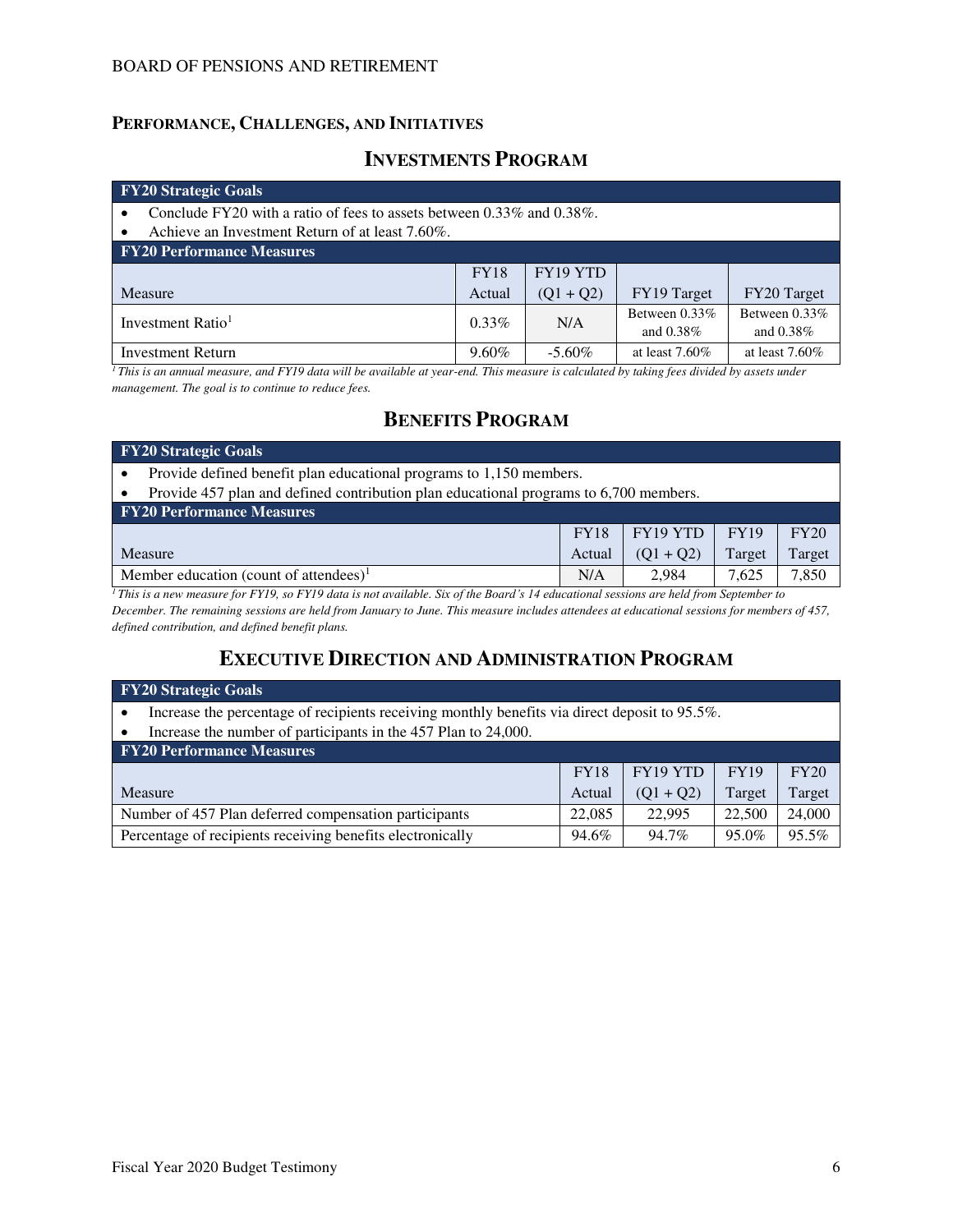## **OTHER BUDGETARY IMPACTS**

## **Federal and State (Where Applicable)**

The Board of Pensions' annual operating budget does not receive Federal or State funds.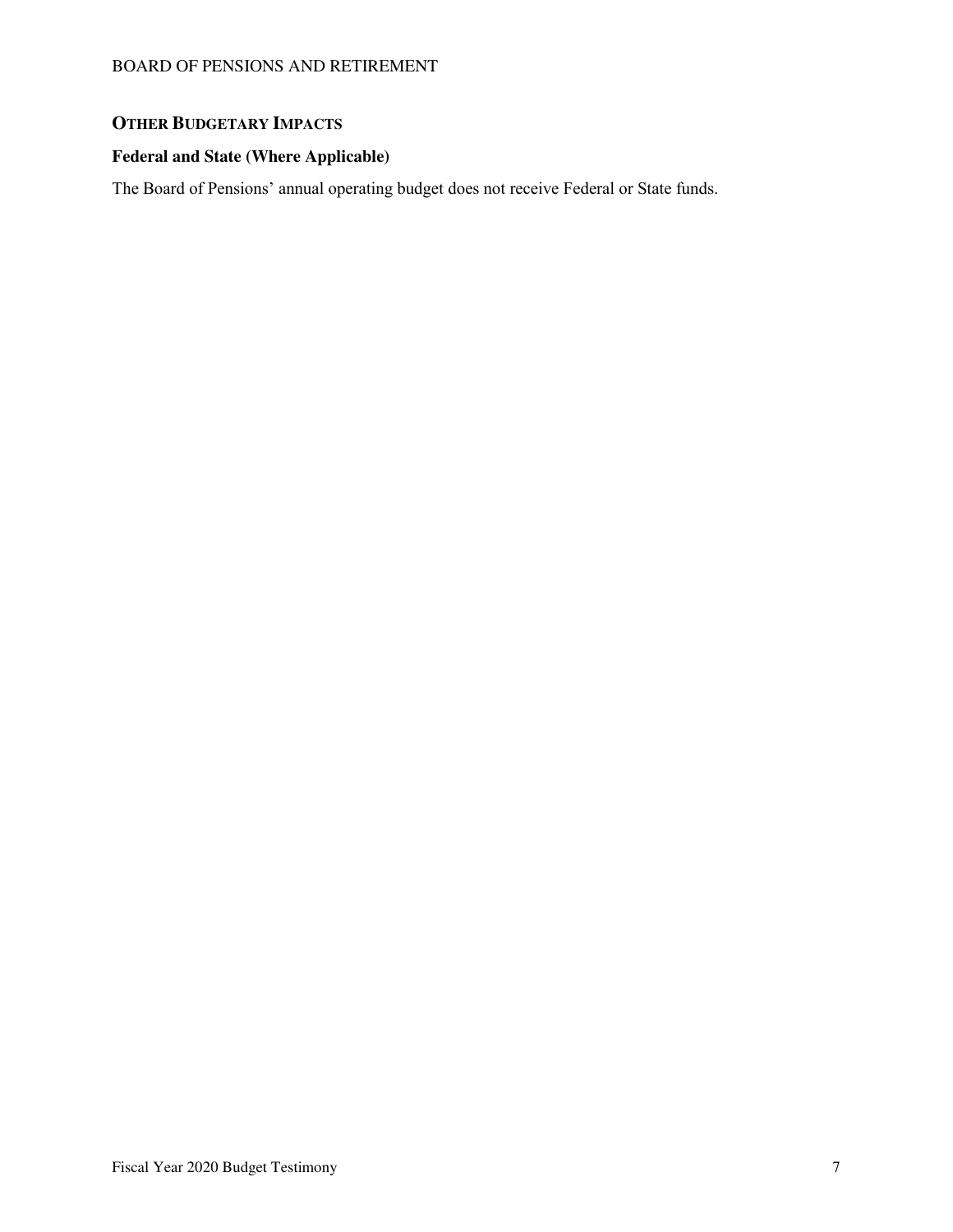# **CONTRACTING EXPERIENCE**

| M/W/DSBE Participation on Large Professional Services Contracts with For-Profit Vendors |                                                       |                                 |                   |                               |                             |                                                 |                                          |                                         |                                                |                                                                                                               |                                                                                   |
|-----------------------------------------------------------------------------------------|-------------------------------------------------------|---------------------------------|-------------------|-------------------------------|-----------------------------|-------------------------------------------------|------------------------------------------|-----------------------------------------|------------------------------------------------|---------------------------------------------------------------------------------------------------------------|-----------------------------------------------------------------------------------|
|                                                                                         | Top Five Largest Contracts over \$34,000 for FY19     |                                 |                   |                               |                             |                                                 |                                          |                                         |                                                |                                                                                                               |                                                                                   |
| Vendor Name                                                                             | <b>Brief</b><br>Description<br>of Service<br>Provided | Dollar<br>Amount of<br>Contract | RFP Issue<br>Date | Contract<br><b>Start Date</b> | Ranges in RFP               | $%$ of<br>M/W/DSBE<br>Participation<br>Achieved | \$ Value of<br>M/W/DSBE<br>Participation | Total %<br>Participation<br>- All DSBEs | Total \$ Value<br>Participation<br>- All DSBEs | Is This a Local<br>Business?<br>(principal place<br>of business<br>located within<br>City limits)<br>[yes/no] | Does the<br>Vendor Have<br>a Waiver for<br>Living Wage<br>Compliance?<br>[yes/no] |
|                                                                                         |                                                       |                                 |                   |                               | <b>MBE: Best</b><br>Effort  | $0\%$                                           | $\$0$                                    |                                         |                                                |                                                                                                               |                                                                                   |
| Marquette                                                                               | Investment<br>Consultant                              | \$620,000                       | 2/1/2016          | 5/25/2016                     | WBE: Best<br>Effort         | $0\%$                                           | \$0                                      | $0\%$                                   | \$0                                            | N <sub>o</sub>                                                                                                | N <sub>o</sub>                                                                    |
|                                                                                         |                                                       |                                 |                   |                               | <b>DSBE: Best</b><br>Effort | $0\%$                                           | \$0                                      |                                         |                                                |                                                                                                               |                                                                                   |
|                                                                                         |                                                       |                                 |                   |                               | <b>MBE: Best</b><br>Effort  | $0\%$                                           | \$0                                      |                                         |                                                |                                                                                                               |                                                                                   |
| Cheiron                                                                                 | Actuary                                               | \$400,000                       | 5/11/2015         | 7/1/2015                      | WBE: Best<br>Effort         | $0\%$                                           | \$0                                      | $0\%$                                   | \$0                                            | N <sub>o</sub>                                                                                                | N <sub>0</sub>                                                                    |
|                                                                                         |                                                       |                                 |                   |                               | <b>DSBE: Best</b><br>Effort | $0\%$                                           | \$0                                      |                                         |                                                |                                                                                                               |                                                                                   |
|                                                                                         |                                                       |                                 |                   |                               | <b>MBE: Best</b><br>Effort  | $0\%$                                           | \$0                                      |                                         |                                                |                                                                                                               |                                                                                   |
| Causeway                                                                                | Investment<br>Manager                                 | \$308,438                       | 6/29/2010         | 6/1/2011                      | WBE: Best<br>Effort         | $0\%$                                           | \$0                                      | $0\%$                                   | \$0                                            | N <sub>o</sub>                                                                                                | No                                                                                |
|                                                                                         |                                                       |                                 |                   |                               | <b>DSBE: Best</b><br>Effort | $0\%$                                           | \$0                                      |                                         |                                                |                                                                                                               |                                                                                   |
|                                                                                         |                                                       |                                 |                   |                               | <b>MBE: Best</b><br>Effort  | $0\%$                                           | \$0                                      |                                         |                                                |                                                                                                               |                                                                                   |
| <b>Torrey Cove</b>                                                                      | Investment<br>Consultant                              | \$300,000                       | 3/12/2015         | 10/22/2015                    | WBE: Best<br>Effort         | $0\%$                                           | \$0                                      | $0\%$                                   | \$0                                            | No                                                                                                            | N <sub>0</sub>                                                                    |
|                                                                                         |                                                       |                                 |                   |                               | <b>DSBE: Best</b><br>Effort | $0\%$                                           | \$0                                      |                                         |                                                |                                                                                                               |                                                                                   |
|                                                                                         |                                                       |                                 |                   |                               | <b>MBE: Best</b><br>Effort  | $0\%$                                           | \$0                                      |                                         |                                                |                                                                                                               |                                                                                   |
| Nationwide <sup>1</sup>                                                                 | 457 Plan<br><b>TPA</b>                                | \$290,656                       | 5/17/2016         | 5/22/2017                     | WBE: Best<br>Effort         | $0\%$                                           | \$0                                      | $0\%$                                   | \$0                                            | No                                                                                                            | No                                                                                |
|                                                                                         |                                                       |                                 |                   |                               | DSBE: Best<br>Effort        | $0\%$                                           | \$0                                      |                                         |                                                |                                                                                                               |                                                                                   |

<sup>1</sup> Note: Fees are paid by Plan Members, not the Board.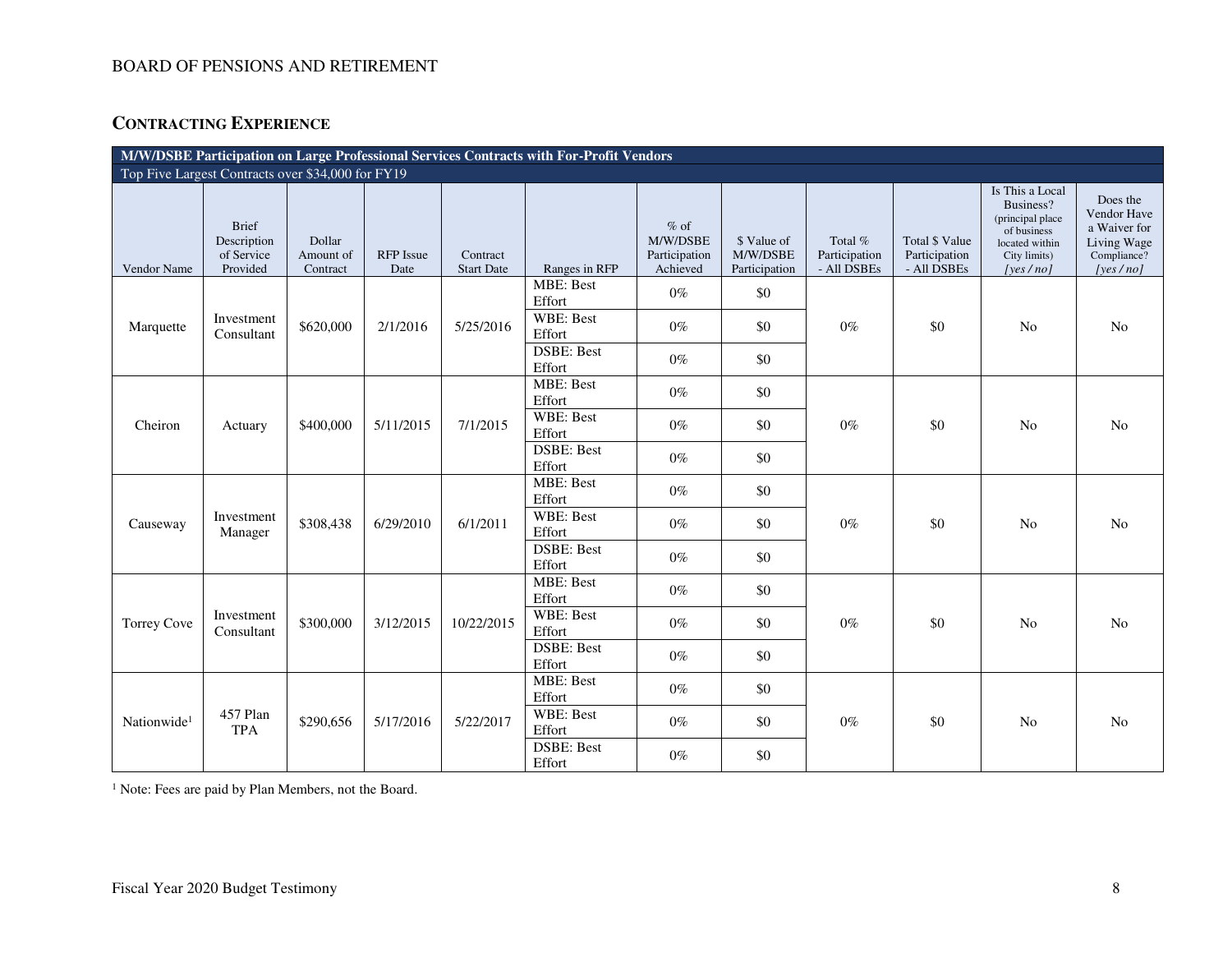# **EMPLOYEE DATA**

| <b>Staff Demographics (as of November 2018)</b> |                        |                  |                        |                  |                  |  |  |  |
|-------------------------------------------------|------------------------|------------------|------------------------|------------------|------------------|--|--|--|
|                                                 | <b>Full-Time Staff</b> |                  | <b>Executive Staff</b> |                  |                  |  |  |  |
|                                                 | Male                   | Female           |                        | Male             | Female           |  |  |  |
|                                                 | African-               | African-         |                        | African-         | African-         |  |  |  |
|                                                 | American               | American         |                        | American         | American         |  |  |  |
| Total                                           | 7                      | 27               | Total                  | 1                | 4                |  |  |  |
| % of Total                                      | 13%                    | 48%              | % of Total             | 13%              | 50%              |  |  |  |
| Average Salary                                  | \$68,945               | \$54,649         | Average Salary         | \$92,700         | \$104,169        |  |  |  |
| <b>Median Salary</b>                            | \$77,250               | \$49,447         | <b>Median Salary</b>   | \$92,700         | \$92,700         |  |  |  |
|                                                 | White                  | White            |                        | White            | White            |  |  |  |
| Total                                           | 7                      | 12               | Total                  | 3                | $\mathbf{0}$     |  |  |  |
| % of Total                                      | 13%                    | 21%              | % of Total             | 38%              | $0\%$            |  |  |  |
| Average Salary                                  | \$92,722               | \$52,568         | Average Salary         | \$111,583        | \$0              |  |  |  |
| Median Salary                                   | \$92,890               | \$54,075         | Median Salary          | \$103,000        | \$0              |  |  |  |
|                                                 | Hispanic               | Hispanic         |                        | Hispanic         | Hispanic         |  |  |  |
| Total                                           | 1                      | $\theta$         | Total                  | $\theta$         | $\mathbf{0}$     |  |  |  |
| % of Total                                      | 2%                     | $0\%$            | % of Total             | $0\%$            | $0\%$            |  |  |  |
| Average Salary                                  | \$34,436               | \$0              | Average Salary         | \$0              | \$0              |  |  |  |
| <b>Median Salary</b>                            | \$34,436               | \$0              | <b>Median Salary</b>   | \$0              | \$0              |  |  |  |
|                                                 | Asian                  | Asian            |                        | Asian            | Asian            |  |  |  |
| Total                                           | 2                      | $\boldsymbol{0}$ | Total                  | $\boldsymbol{0}$ | $\boldsymbol{0}$ |  |  |  |
| % of Total                                      | 4%                     | $0\%$            | % of Total             | $0\%$            | $0\%$            |  |  |  |
| Average Salary                                  | \$80,644               | \$0              | Average Salary         | \$0              | \$0              |  |  |  |
| <b>Median Salary</b>                            | \$80,644               | \$0              | Median Salary          | \$0              | \$0              |  |  |  |
|                                                 | Other                  | Other            |                        | Other            | Other            |  |  |  |
| Total                                           | $\overline{0}$         | $\mathbf{0}$     | Total                  | $\theta$         | $\mathbf{0}$     |  |  |  |
| % of Total                                      | $0\%$                  | $0\%$            | % of Total             | $0\%$            | $0\%$            |  |  |  |
| Average Salary                                  | \$0                    | \$0              | Average Salary         | \$0              | \$0              |  |  |  |
| <b>Median Salary</b>                            | \$0                    | \$0              | Median Salary          | \$0              | \$0              |  |  |  |
|                                                 | Bilingual              | Bilingual        |                        | Bilingual        | Bilingual        |  |  |  |
| Total                                           | $\boldsymbol{0}$       | $\boldsymbol{0}$ | Total                  | $\boldsymbol{0}$ | $\boldsymbol{0}$ |  |  |  |
| % of Total                                      | $0\%$                  | $0\%$            | % of Total             | $0\%$            | $0\%$            |  |  |  |
| Average Salary                                  | \$0                    | \$0              | Average Salary         | \$0              | \$0              |  |  |  |
| <b>Median Salary</b>                            | \$0                    | \$0              | <b>Median Salary</b>   | \$0              | \$0              |  |  |  |
|                                                 | Male                   | Female           |                        | Male             | Female           |  |  |  |
| Total                                           | 17                     | 39               | Total                  | 4                | 4                |  |  |  |
| % of Total                                      | 30%                    | 70%              | % of Total             | 50%              | 50%              |  |  |  |
| Average Salary                                  | \$78,082               | \$54,009         | Average Salary         | \$106,683        | \$104,169        |  |  |  |
| <b>Median Salary</b>                            | \$87,550               | \$49,447         | <b>Median Salary</b>   | \$103,000        | \$97,850         |  |  |  |